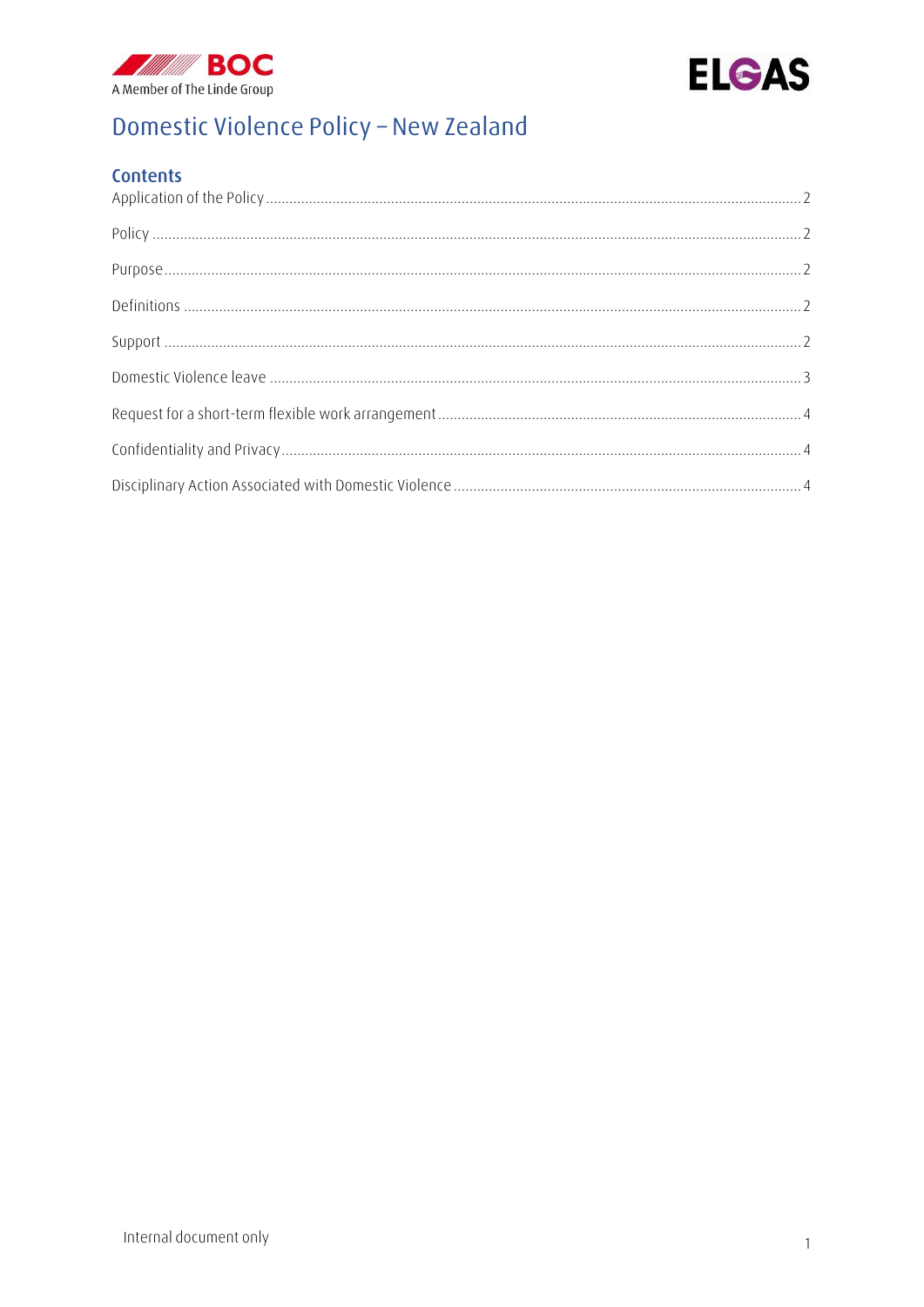



## <span id="page-1-0"></span>Application of the Policy

This policy applies to all BOC and Elgas New Zealand ('the Business').

## <span id="page-1-1"></span>**Policy**

Domestic violence is widespread in the broader community and may directly impact employees. Domestic violence can have severe health and economic impacts on persons to whom the violence is directed, including an employee's family.

## <span id="page-1-2"></span>Purpose

The Business wish to assist employees experiencing domestic violence to seek professional assistance and to provide support to the employee to maintain their ongoing employment. The *Support* section of this policy details the support available to an employee. For employees who may be perpetrators of domestic violence, such conduct may become a workplace matter and subject to this and/or other relevant workplace policies when:

- their conduct becomes subject to a court order impacting the workplace (including but not limited to business reputation) or working relationships; and/or
- conduct defined as domestic violence is perpetrated either in the workplace, during work time, uses work resources, impacts workplace health and safety, or detrimentally impacts productivity or team functioning.

## <span id="page-1-3"></span>**Definitions**

For the purposes of this policy **Domestic violence** is defined as per section 3 of the Domestic Violence Act 1995:

• violence against a person, by any other person with whom that person is, or has been, in a domestic relationship

And violence means:

- physical abuse
- sexual abuse
- psychological abuse, including but not limited to: intimidation, harassment, damage to property, threats, financial or economic abuse (for example, denying or limiting access to financial resources)
- psychological abuse of a child (as per section 3 (3) of the Domestic Violence Act 1995

A person affected by domestic violence means a person against who any other person is inflicting, or has inflicted, domestic violence; and/or, a person with whom there ordinarily or periodically resides a child against whom any other person is inflicting, or has inflicted, domestic violence.

### <span id="page-1-4"></span>Support

#### HR/Management Support

The Business acknowledges the very personal and sensitive nature of domestic violence and its impact on an employee. We encourage employees who are experiencing domestic violence to speak in confidence to their line manager or HR Business Partner. The line manager and/or HR Business Partner will assist and encourage the employee to explore options for support under this policy and ensure prompt action in relation to any requests for support or identified actions in relation to workplace safety and security.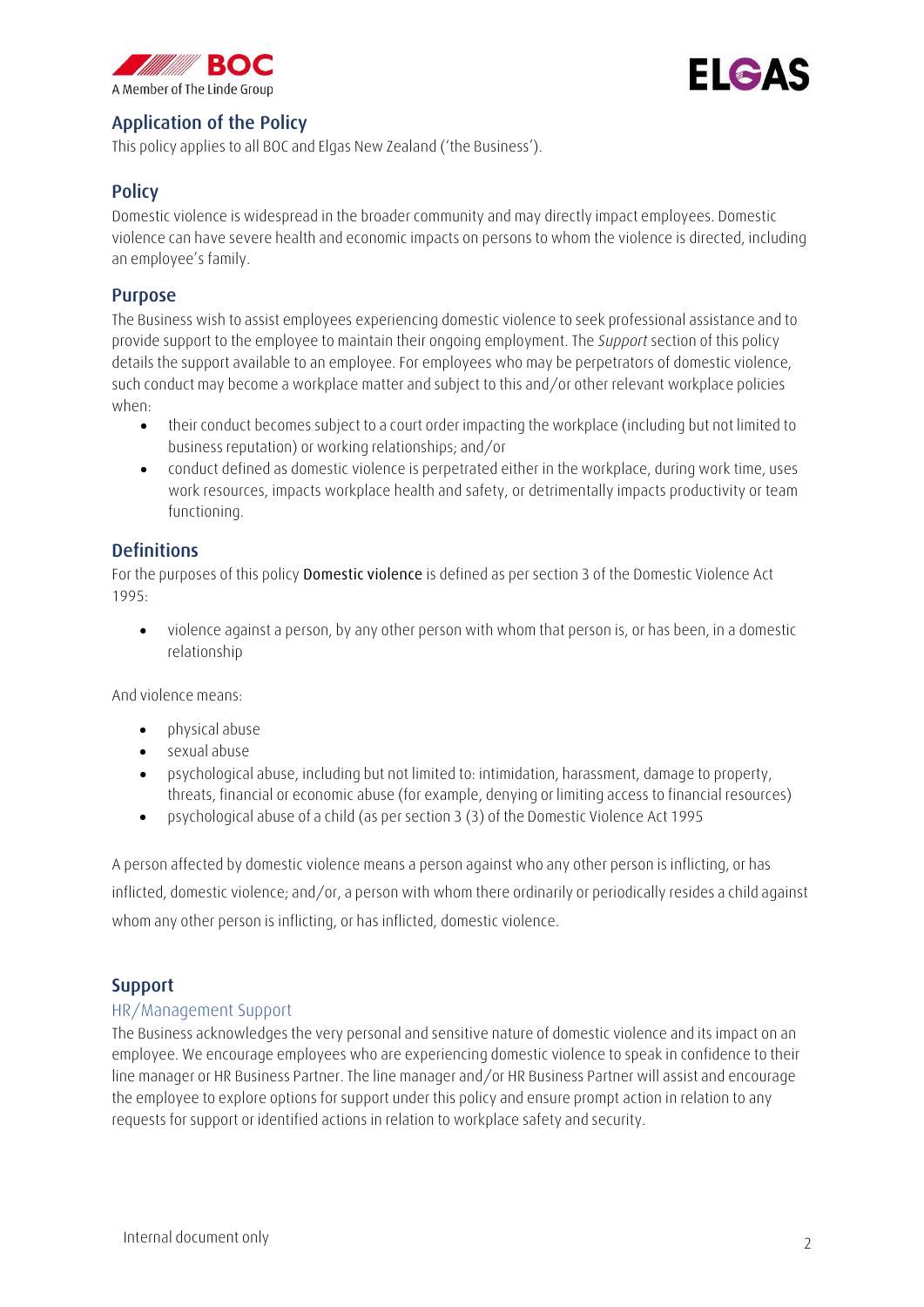



#### Workplace health and security

The business will provide any practicable safety measure to ensure the safety of the employee within the workplace. 'Domestic Violence and Workplace Health and Security – A guideline for managers' found in the Employee Knowledge base is available for managers to assist employees affected by family and domestic violence.

#### Counselling

Employees who are affected by domestic violence are encouraged to seek support via EAP. Visi[t https://www.eapservices.co.nz/request-an-appointment/](https://www.eapservices.co.nz/request-an-appointment/) or phone NZ: 0800 327 669

### <span id="page-2-0"></span>Domestic Violence leave

Permanent employees who are affected by domestic violence may access domestic violence leave for up to 10 days per 12 months of service. BOC will pay the employee their full salary for any period of domestic violence leave.

Domestic violence leave is available in full, from the commencement of each 12-month period of service (the 10 days do not accrue over the course of a year). To be entitled to this leave an employee must have completed 6 months of current continuous employment. Any unused balance of domestic violence leave not taken in a 12-month period does not carry over to the following 12-month period.

Domestic violence leave is for allowing an employee to do something to manage the impact of the domestic violence where it is impractical for the employee to perform that activity outside their ordinary hours of work. Examples of circumstances in which domestic violence leave might be used include:

- Seeking medical, counselling, police, or legal assistance relating to the domestic violence
- Attending WINZ to obtain a benefit
- Attending a financial institution to arrange financial autonomy from a perpetrator of domestic violence
- Attending court in relation to domestic violence perpetrated on the employee or family member
- Finding or moving into safe accommodation
- To make other related safety arrangements (e.g. changing locks, repairing doors/windows, installing alarms/video cameras)
- Relocating a family pet subject to domestic violence to safe location and/or seeking urgent veterinary attention for the pet

An employee wishing to access domestic violence leave must **notify their manager and/or their HR Business Partner** of the leave as soon as practicable and advise of the expected duration of the leave. Unless exceptional circumstances apply, the employee is expected to provide notice prior to the leave commencing.

The granting of domestic violence leave may be subject to an employee producing evidence satisfactory to the employer that the leave requested relates to the purposes above. Evidence may include:

- documents issued by the police
- documents issued by a court
- documents issued by a government department such as Oranga Tamariki
- a statutory declaration

A permanent employee who has used all their domestic violence leave may also apply for annual leave to attend to the matters listed above, and the employer will not unreasonably refuse such a request.